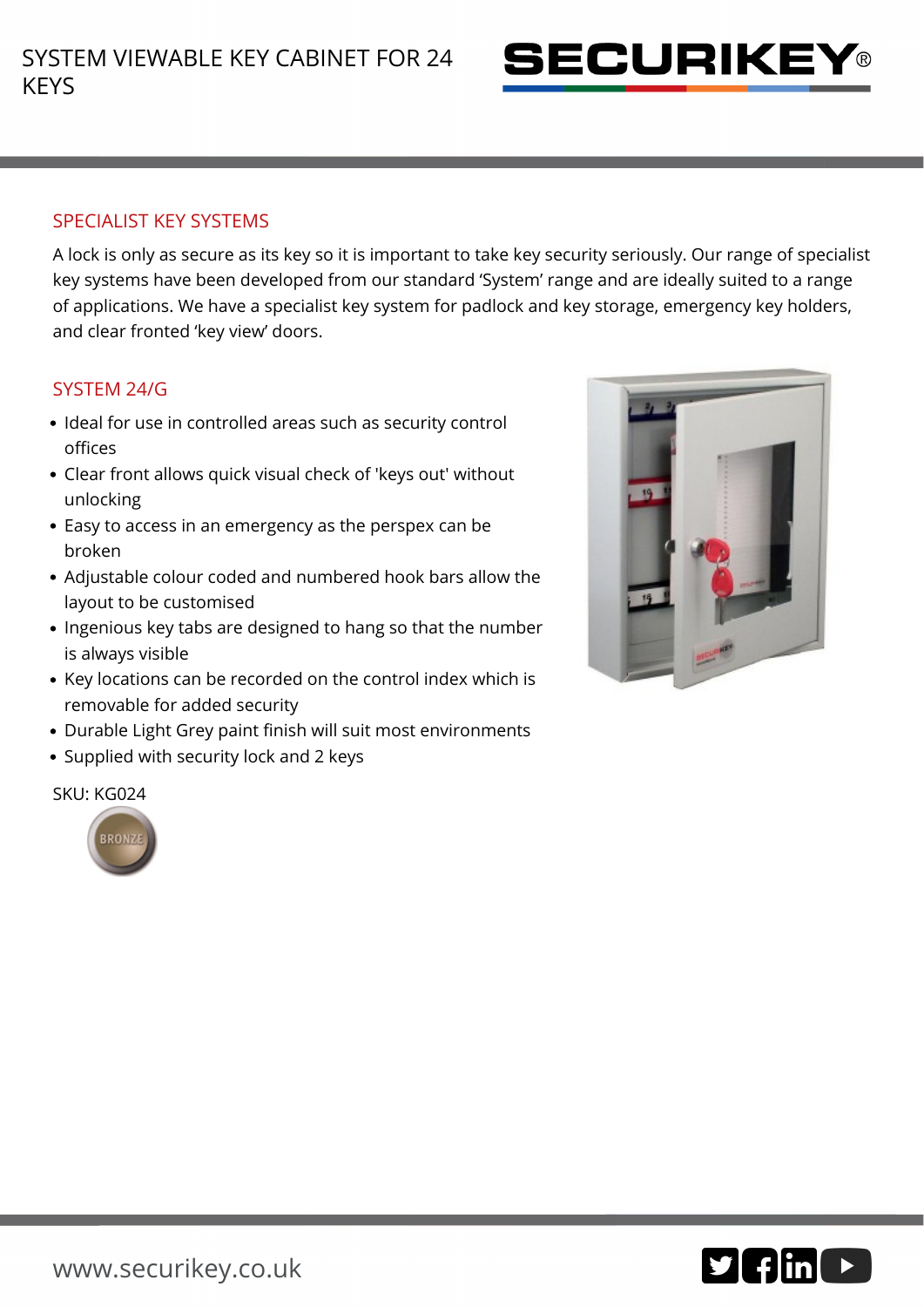

## ADDITIONAL INFORMATION

| Weight                 | 4.000 kg                            |
|------------------------|-------------------------------------|
| <b>Dimensions</b>      | 355 (H) x 300 (W) x 80 (D) mm       |
| <b>Standard</b>        | <b>Bronze</b>                       |
| Capacity               | 24 keys                             |
| <b>Locking Options</b> | D - Padlocking Cam Lock, F - CL1000 |